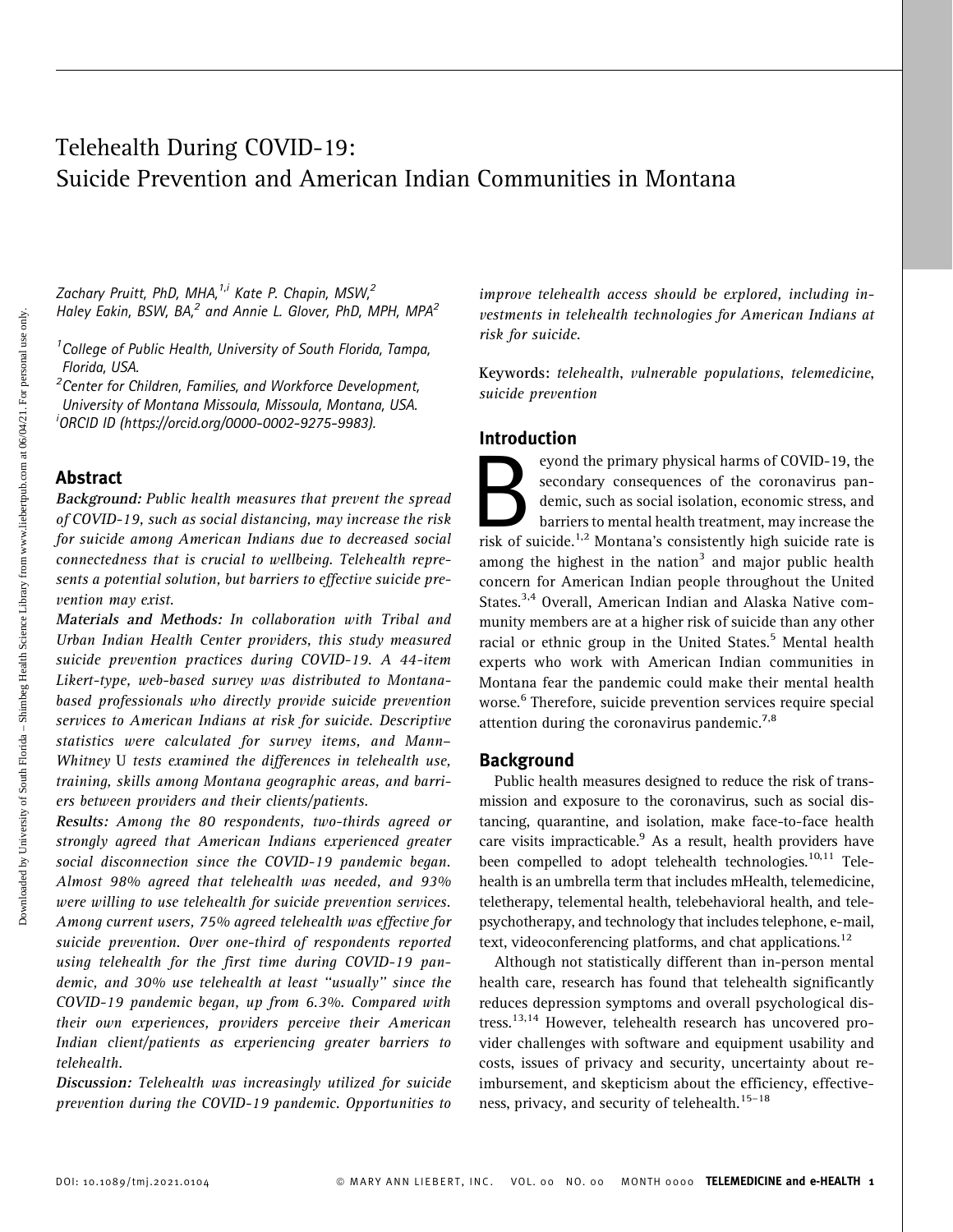Furthermore, barriers to telehealth exist.<sup>19,20</sup> Those living in rural areas or on Tribal lands are less likely to have access to high-speed connection to the internet, a necessary condition for telehealth. $2^{1,22}$  Also, telehealth equipment, such as hardware and software, can be a barrier to telehealth.<sup>18,23,24</sup>

Growth in telehealth adoption was driven in part by rural health centers' need to improve access to behavioral health care, especially given challenges associated with patients traveling long distances to clinics and the need to solve the shortage of mental health providers.<sup>18</sup> Yet, increased use in telehealth has been hindered by resistance from some care providers who have been unwilling to adopt such technological innovations.<sup>19,23,25</sup> This telehealth resistance is higher among Baby Boomers (ages 56 to 73) who have been found to be less comfortable with digital technology, compared with Generation X (ages 40 to 55), Millennials (ages 24 to 39) and Generation Z providers (age 24 and [under\).26](https://under).26) However, since the coronavirus pandemic, providers may be increasingly open to using telehealth as an option for delivery of the various aspects of suicide prevention service, including identification of warning signs, treatment for those at elevated risk for suicide, and transition support for patients navigating the health system.<sup>15</sup>

This study sought to identify perceptions and attitudes of behavioral health and medical care providers on the impact of the coronavirus pandemic on suicide risks among American Indians in Montana, changes in suicide prevention care, adoption of telehealth, and the effectiveness and efficiency of telehealth for suicide prevention services.

### Methods

A web-based survey of behavioral health and medical care providers who interact with individuals who may be at risk for suicide was conducted during October and November of 2020. The authors collaborated with Tribal and Urban Indian Health Center providers to develop the 44-item, Likert-style, web-based survey. The survey was designed to investigate respondent perceptions on concepts related to changes in protective and risk factors of suicide during the coronavirus pandemic, suicide prevention practices during the pandemic, the effect of the pandemic on use of telehealth, telehealth training and skills, and telehealth privacy and security. The Institutional Review Board of the University of Montana approved the study under the exempt category of review in October 2020 (IRB#143–20). See Supplementary Appendix for the web-based survey instrument.

Respondents were recruited from a series of five emails distributed over a 5-week period to 222 Montana-based behavioral health and medical care professionals on listservs and targeted e-mail lists. Three separate social media posts were made to Facebook and Instagram to followers (2,000

and 800, respectively) during that period. Respondents included behavioral health providers, medical care providers, and nonclinical staff who work directly with clients/ patients to prevent suicides among American Indian communities of Montana. Participants who did not directly interact with individuals who may be at risk for suicide were excluded. Participants who completed the anonymous survey had the option to sign up for a weekly raffle for a \$30 gift card. The final convenience sample included 80 respondents.

In addition, the survey collected information on the respondents regarding gender; race, ethnicity, or origin; age group; whether they were a member of a Tribal nation; zip code; primary patient focus (children, adolescents, adults, older adults, all groups equally); and occupation. Age groups were categorized to match the generational cohorts: under 24 years (Generation Z), 24 to 39 (Millennials), 40 to 55 (Generation X), 56 to 73 (Boomers), and over 74 years (Silent).<sup>22</sup> Zip codes were categorized into geographic areas based on Rural–Urban Commuting Area Codes classification (RUCA version 2.0), including metropolitan area (cities of 50,000 and greater population), near metropolitan (outside core metropolitan area, but within an area that experiences high commuting to metropolitan area), urban cluster (cities/ towns of from 2,500 through 49,999 populations), small town (2,500 through 9,999 populations), and remote (60 min or greater one-way road travel to the closest edge of an Urban Cluster of 10,000 or [more\).](https://more).27) $27$  Respondent occupational categories were based on the Zero Suicide Workforce Survey, including an ''other'' category for those who interact with individuals who may be at risk for suicide but did not identify with one of the 11 defined occupational categories. $^{28}$ 

For the Likert-type survey items, responses for each response option were scored (strongly agree = 5, agree = 4, neutral = 3, disagree = 2, strongly disagree = 1), and the percentage and count of each response option were calculated. The Mann–Whitney U tests compared the metropolitan geographic categories (metro and near-metro) compared with nonmetro geographies (urban cluster, small town, and remote) for differences in agreement in, telehealth training received, telehealth skills required, internet speed, telehealth equipment, whether telehealth was needed during the pandemic, whether telehealth was effective for suicide prevention, and the frequency of telehealth use during the coronavirus pan[demic.](https://demic.29)<sup>29</sup> Also, Mann-Whitney  $U$  tests examined the differences in how respondents report their internet speed and equipment as barriers compared with how they perceived their American Indian clients' and patients' internet speed and equipment as barriers.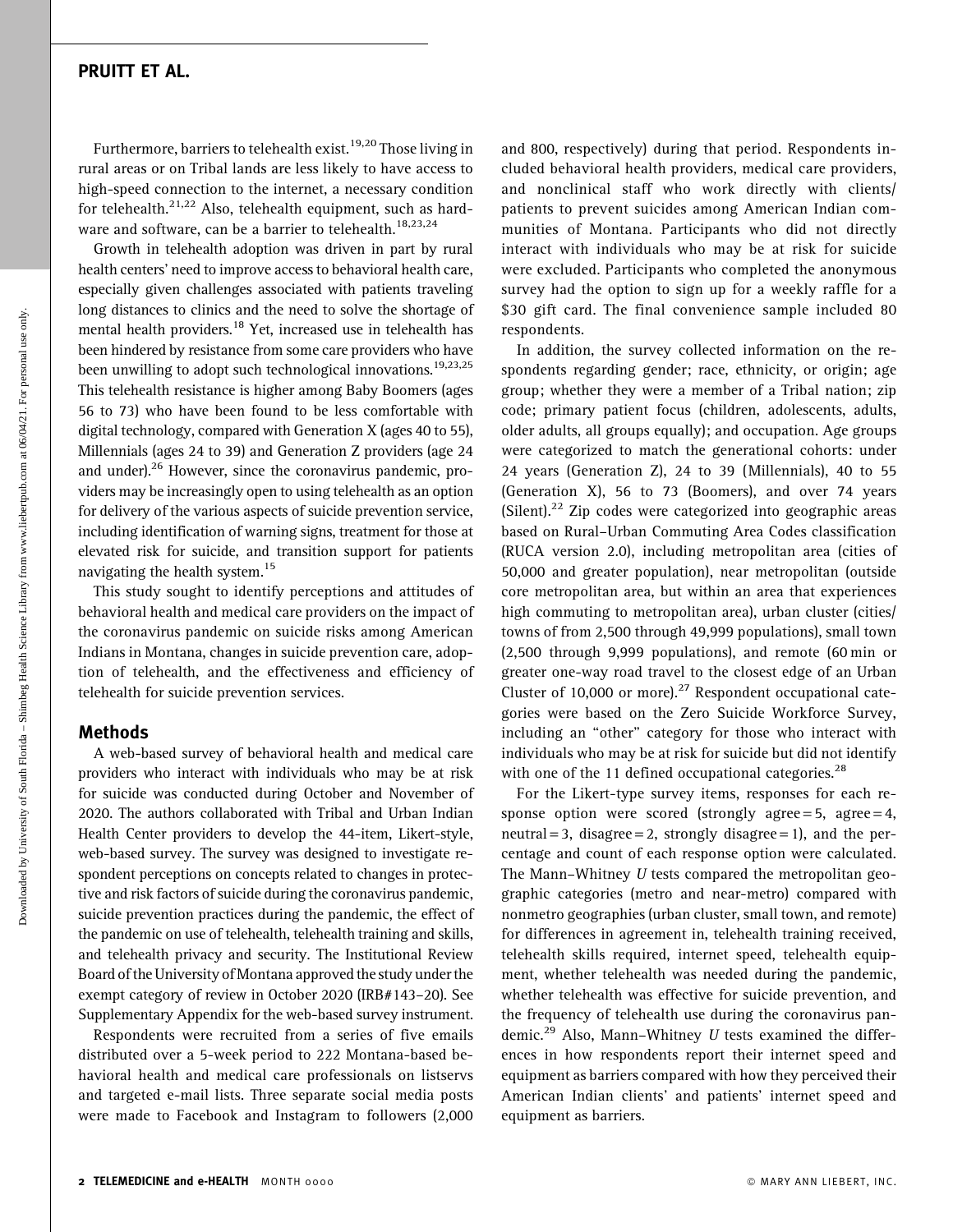### TELEHEALTH FOR SUICIDE PREVENTION DURING COVID-19

### Results

Among the 191 surveys initiated, 111 were excluded (3 respondents did not agree to the informed consent statement, 60 did not directly interact with individuals who may be at risk for suicide, and 48 did not complete the survey in its entirety). The final sample included the analysis of 80 respondents who directly interact with individuals who may be at risk for suicide, either in person or from a distance. No respondents over 74 years of age completed the survey.

Table 1 shows the characteristics of the survey respondents. Almost two-thirds of the respondents reported living in the metro areas (57.5%), such as Billings and Missoula, or outside core metropolitan areas but within a commutable distance (6.3%). Fifteen percent were from small towns, such as Miles City and Livingston, and 10% were living on Indian Reservations, including Blackfeet, Crow, Flathead, and Fort Belknap. The rest of the providers (7.5%) were from urban clusters, including Bozeman, Butte, and Kalispell. Six respondents preferred not to answer with their zip code.

Before the COVID-19 pandemic, over half of respondents (58%) never used telehealth for suicide prevention practices. Approximately 36% of respondents reported using telehealth for the first time during COVID-19 pandemic. Thirty percent of respondents use telehealth ''usually'' or ''every time'' for suicide prevention practices since the COVID-19 pandemic began, up from 6.3%. There were no statistical differences in telehealth use since the coronavirus pandemic began for respondents living in the metropolitan geographic categories (metro and near-metro) compared with those living in nonmetro geographies (urban cluster, small town, and remote)  $(z-score = 1.20; p = 0.23)$ . Respondents who reported using multiple telehealth technologies indicated the use of videoconferencing platforms (24%), telephone (24%), email (19%), texting (13%), smartphone applications (13%), and social media platforms (7%).

Table 2 reports the results of respondent agreement related to suicide protective and risk factors during COVID-19 pandemic. Large majorities of respondents agreed with statements regarding the increased risk of suicide associated with the COVID-19 pandemic, such as ''more social disconnection'' (66.3%), ''less likely to engage in community event'' (73.8%), and ''less likely to seek suicide prevention services'' (61.3%).

When responding to the changes of suicide prevention practices since COVID-19 pandemic began, respondents strongly agree or agree that services have changed during the COVID-19 pandemic, such as providing suicide prevention treatment (68.8%) and supporting transitions in care (66.3%). The agreement is not as strong that the pandemic changed

| Table 1. Behavioral Health and Medical Care Provider<br><b>Respondent Characteristics (n</b><br>80)       |                  |               |  |  |  |  |  |
|-----------------------------------------------------------------------------------------------------------|------------------|---------------|--|--|--|--|--|
| <b>CHARACTERISTIC</b>                                                                                     | $\boldsymbol{N}$ | $\frac{0}{0}$ |  |  |  |  |  |
| Gender of Respondents                                                                                     |                  |               |  |  |  |  |  |
| Female                                                                                                    | 60               | 75.0          |  |  |  |  |  |
| Male                                                                                                      | 17               | 21.3          |  |  |  |  |  |
| Two spirit, transgender, gender nonbinary, or other                                                       | 1                | 1.3           |  |  |  |  |  |
| Preferred not to answer                                                                                   | $\overline{2}$   | 2.5           |  |  |  |  |  |
| Age range (Generation)                                                                                    |                  |               |  |  |  |  |  |
| Under 24 years old (Gen Z)                                                                                | 10               | 12.5          |  |  |  |  |  |
| 24 to 39 years old (Millennial)                                                                           | 21               | 26.3          |  |  |  |  |  |
| 40-55 years old (Gen $X$ )                                                                                | 30               | 37.5          |  |  |  |  |  |
| 56 to 73 years old (Boomer)                                                                               | 15               | 18.8          |  |  |  |  |  |
| 74 and older (Silent Generation)                                                                          | 0                | 0.0           |  |  |  |  |  |
| Prefer not to answer                                                                                      | 4                | 5.0           |  |  |  |  |  |
| Race, Ethnicity, or Origin of Respondents                                                                 |                  |               |  |  |  |  |  |
| White                                                                                                     | 58               | 72.5          |  |  |  |  |  |
| American Indian or Alaska Native                                                                          | 11               | 13.8          |  |  |  |  |  |
| Hispanic, Latino, or Spanish Origin                                                                       | 3                | 3.8           |  |  |  |  |  |
| Both White and American Indian or Alaska Native                                                           | 3                | 3.8           |  |  |  |  |  |
| Asian                                                                                                     | $\mathbf{1}$     | 1.3           |  |  |  |  |  |
| Some other race or origin                                                                                 | 1                | 1.3           |  |  |  |  |  |
| Preferred not to answer                                                                                   | 3                | 3.8           |  |  |  |  |  |
| Member of a Tribal Nation                                                                                 |                  |               |  |  |  |  |  |
| No                                                                                                        | 64               | 80.0          |  |  |  |  |  |
| Yes (Blackfeet Tribe, Chippewa Cree Tribe, Fort<br>Belknap Tribes, Fort Peck Tribes)                      | 10               | 12.5          |  |  |  |  |  |
| Not an enrolled member of a Tribal Nation, but<br>familial association with one or more Tribal<br>Nations | $\overline{4}$   | 5.0           |  |  |  |  |  |
| Preferred not to answer                                                                                   | $\overline{2}$   | 2.5           |  |  |  |  |  |
| Which of the following groups do you primarily work with?                                                 |                  |               |  |  |  |  |  |
| Children                                                                                                  | 6                | 7.5           |  |  |  |  |  |
| Adolescents                                                                                               | 9                | 11.3          |  |  |  |  |  |
| Adults                                                                                                    | 30               | 37.5          |  |  |  |  |  |
| All groups equally                                                                                        | 35               | 43.8          |  |  |  |  |  |
| Geographic category based on population                                                                   |                  |               |  |  |  |  |  |
| Metropolitan area (50,000 and greater<br>populations)                                                     | 46               | 57.5          |  |  |  |  |  |
|                                                                                                           |                  | continued     |  |  |  |  |  |

Downloaded by University of South Florida – Shimbeg Health Science Library from www.liebertpub.com at 06/04/21. For personal use only.

Downloaded by University of South Florida – Shimbeg Health Science Library from www.liebertpub.com at 06/04/21. For personal use only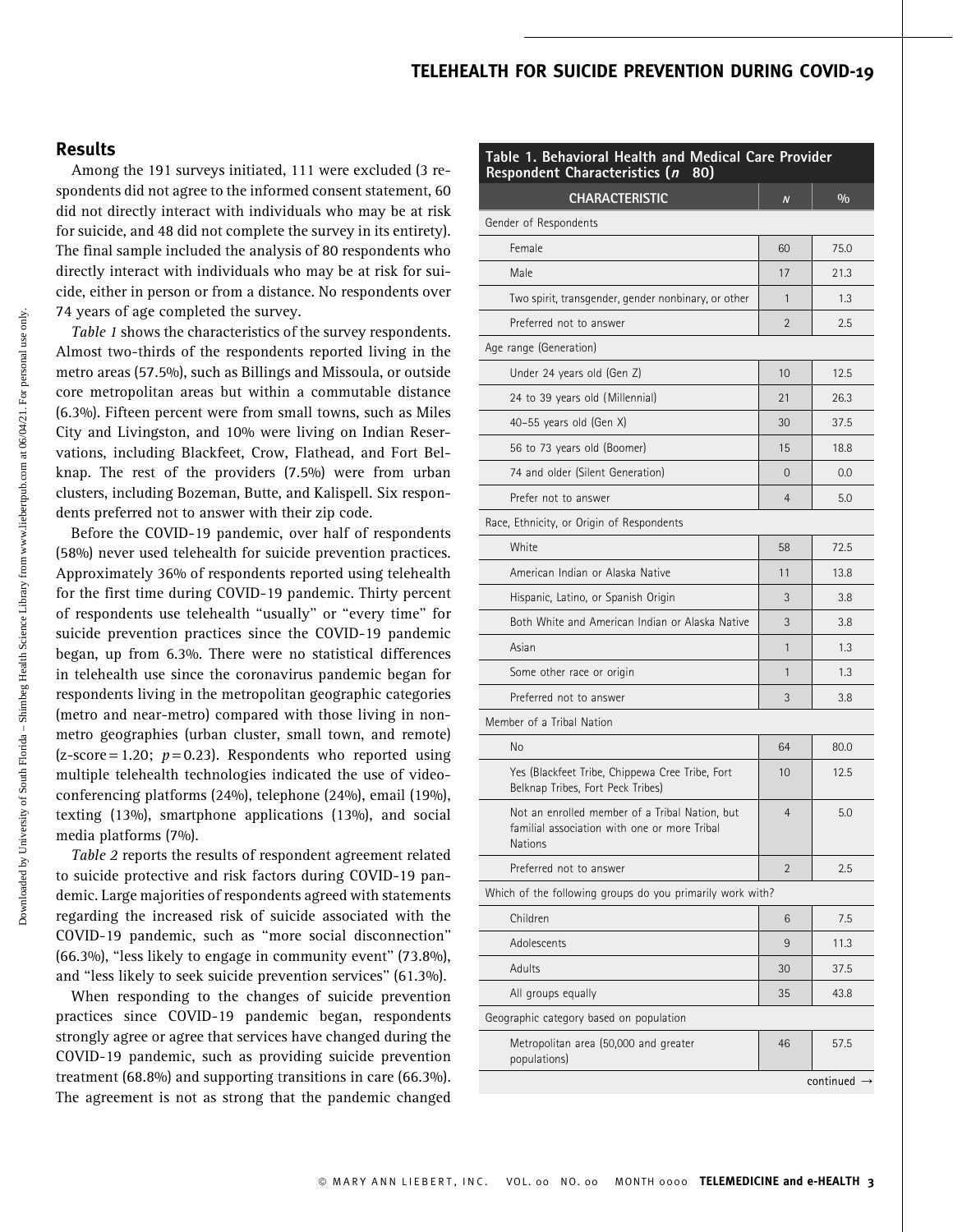| Table 1. Behavioral Health and Medical Care Provider<br>Respondent Characteristics (n 80) continued                             |                |               |  |  |  |  |  |  |
|---------------------------------------------------------------------------------------------------------------------------------|----------------|---------------|--|--|--|--|--|--|
| CHARACTERISTIC                                                                                                                  | $\overline{N}$ | $\frac{0}{0}$ |  |  |  |  |  |  |
| Near metropolitan (high commuting to metro<br>area)                                                                             | 5              | 6.3           |  |  |  |  |  |  |
| Urban cluster (2,500 through 49,999 populations)                                                                                | 6              | 7.5           |  |  |  |  |  |  |
| Small town (2,500 through 9,999 populations)                                                                                    | 12             | 15.0          |  |  |  |  |  |  |
| Remote (60 min or greater one-way road travel<br>to the closest edge of an urban cluster of 10,000<br>or more)                  | 5              | 6.3           |  |  |  |  |  |  |
| Prefer not to answer                                                                                                            | 6              | 7.5           |  |  |  |  |  |  |
| Respondent occupation                                                                                                           |                |               |  |  |  |  |  |  |
| Behavioral health clinical worker (Substance Abuse<br>Counselor, Therapist, Psychologist)                                       | 21             | 26.3          |  |  |  |  |  |  |
| Nursing (Nurse, Registered Nurse)                                                                                               | 12             | 15.0          |  |  |  |  |  |  |
| Management (Administrators, Supervisors,<br>Managers, Coordinators)                                                             | 11             | 13.8          |  |  |  |  |  |  |
| Physical Health Care/Medication Management<br>(Physician, Nurse Practitioner, Physician's<br>Assistant)                         | $\overline{7}$ | 8.8           |  |  |  |  |  |  |
| Psychiatry (Psychiatrist, Psychiatric Nurse<br><b>Practitionerl</b>                                                             | $\overline{7}$ | 8.8           |  |  |  |  |  |  |
| Case Management                                                                                                                 | $\overline{4}$ | 5.0           |  |  |  |  |  |  |
| Business, Administrative, and Clerical (Accounting,<br>Reception, Human Resources, Billing, Records,<br>Information Technology) | 3              | 3.8           |  |  |  |  |  |  |
| Support and Outreach (Outreach, Faith, Family<br>Support, Peer Support)                                                         | 3              | 3.8           |  |  |  |  |  |  |
| Education (Teacher, Health Educator)                                                                                            | $\overline{2}$ | 2.5           |  |  |  |  |  |  |
| Crisis Services                                                                                                                 | $\mathbf{1}$   | 1.3           |  |  |  |  |  |  |
| Patient Observer                                                                                                                | $\mathbf{1}$   | 1.3           |  |  |  |  |  |  |
| Technician (Mental Health Technician, Behavioral<br>Technician, Patient Care Assistance, Residential<br>Technician)             | $\mathbf{1}$   | 1.3           |  |  |  |  |  |  |
| Other                                                                                                                           | $\overline{7}$ | 8.8           |  |  |  |  |  |  |
|                                                                                                                                 |                |               |  |  |  |  |  |  |

how providers identify warning signs, although 45% strongly agree or agree. A large majority (93.8%) reported agreement to the statement ''I am willing to use telehealth for American Indian communities of Montana to provide suicide prevention practices during the COVID-19 pandemic.'' Only a small proportion (20%) reported telehealth was more time consuming than face-to-face visits. However, according to respondents, 30% were never able to bill to insurance for suicide prevention practices provided through telehealth. Finally, over half

of respondents strongly agreed or agreed that telehealth protected privacy (51.3%) and security (53.8%), a substantial minority were neutral about whether telehealth protected privacy (40.0%) and security (41.3%), and less than 10% on each item strongly disagree or disagreed.

Table 2 shows the perceived effect of the COVID-19 pandemic on respondents' use of telehealth. Approximately twothirds (66.3%) of respondents strongly agreed or agreed that telehealth is effective in preventing suicides among Montana's American Indian communities during the COVID-19 pandemic. Closer analysis shows that the proportion in agreement (strongly agree and agree) regarding telehealth being effective for suicide prevention increases to approximately threequarters (74.6%) among those who reported using telehealth. When examining generational cohorts of respondents, the level of agreement (strongly agree and agree) about whether telehealth is effective decreases as the age groups increase. That is, among the 76 individuals who reported their age group, Gen Z had the highest proportion of agreement that telehealth is effective  $(n = 10, 80\%)$ , followed by Millennials  $(n = 21, 76\%)$ , Gen X ( $n = 30$ , 63%), and Baby Boomers ( $n = 15$ , 47%).

Table 2 also reports the results of the effectiveness of telehealth for specific types of suicide prevention practices. Respondents strongly agree or agree that they are ''just as effective'' at recognizing when an individual may be at elevated risk for suicide (41.3%), responding when an individual may be at elevated risk for suicide (56.3%), asking individuals direct and open questions about suicidal thoughts and behaviors (65.0%), and providing treatment to individuals with suicidal thoughts or behaviors (48.8%). Respondents reported the least agreement (28.8%) that they are effective at working with individuals during their transitions in care.

Almost half of respondents (48.8%) reported having received training related to providing telehealth services. When examined by geographic area, Table 3 shows the levels of agreement among providers regarding items related to telehealth training and skills/capabilities. When categorized as ''metro'' (metro and near-metro combined) and ''nonmetro'' (urban cluster, small town, and remote, combined), there were no statistical differences in the telehealth training item by metropolitan geographic categories, compared with nonmetro geographies (z-score  $=-1.16$ ;  $p=0.25$ ). Also, there were no statistical differences regarding agreement about technologyrelated skills and capabilities to provide telehealth services between "metro" and "nonmetro" respondents ( $p=0.65$ ). There were also no statistical differences in internet speed  $(z\text{-score} = 1.27; p = 0.20)$  or telehealth equipment  $(z\text{-score} = 1.27; p = 0.20)$  $-0.54$ ;  $p = 0.59$ ) between respondents of "metro" and "nonmetro'' geographical areas.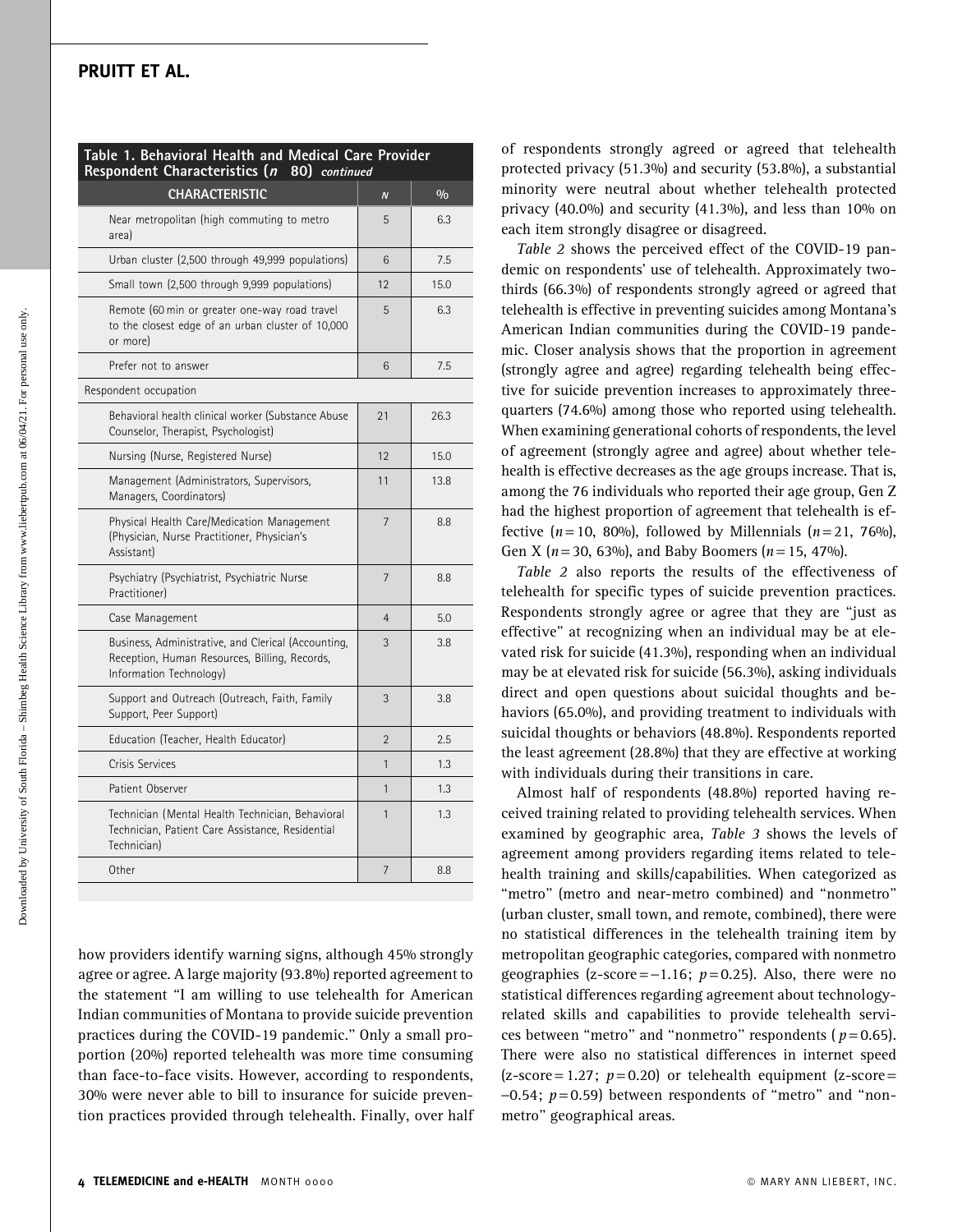| Table 2. Perceptions of the Coronavirus Pandemic and Telehealth Among Behavioral Health and Medical Care Providers<br>in Montana (n 80)                                                                                               |                       |      |                  |               |                  |                |                  |      |                          |      |             |
|---------------------------------------------------------------------------------------------------------------------------------------------------------------------------------------------------------------------------------------|-----------------------|------|------------------|---------------|------------------|----------------|------------------|------|--------------------------|------|-------------|
|                                                                                                                                                                                                                                       | <b>STRONGLY AGREE</b> |      |                  | <b>AGREE</b>  |                  | <b>NEUTRAL</b> | <b>DISAGREE</b>  |      | <b>STRONGLY DISAGREE</b> |      |             |
|                                                                                                                                                                                                                                       | $\boldsymbol{N}$      | 0/0  | $\boldsymbol{N}$ | $\frac{0}{0}$ | $\boldsymbol{N}$ | $\frac{0}{0}$  | $\boldsymbol{N}$ | 0/0  | $\boldsymbol{N}$         | 0/0  | <b>MEAN</b> |
| Perceptions of suicide-protective and risk factors among American Indian clients/patients during COVID-19 pandemic                                                                                                                    |                       |      |                  |               |                  |                |                  |      |                          |      |             |
| Due to the COVID-19 pandemic that began in March<br>2020, American Indian clients/patients feel more<br>socially disconnected from other people.                                                                                      | 25                    | 31.3 | 28               | 35.0          | 13               | 16.3           | 14               | 17.5 | $\mathbf 0$              | 0.0  | 3.80        |
| Due to the COVID-19 pandemic that began in March<br>2020, I believe that the American Indian communities<br>I work with are less likely to engage in community-<br>based events.                                                      | 25                    | 31.3 | 34               | 42.5          | 14               | 17.5           | 6                | 7.5  | $\mathbf{1}$             | 1.3  | 3.95        |
| The COVID-19 pandemic that began in March 2020<br>has made American Indian clients/patients less likely<br>to seek suicide prevention services, such as using<br>self-help resources or making appointments with<br>health providers? | 20                    | 25.0 | 29               | 36.3          | 25               | 31.3           | 6                | 7.5  | $\mathbf 0$              | 0.0  | 3.79        |
| Changes in suicide prevention practices during COVID-19 pandemic among providers directly caring for American Indian clients/patients                                                                                                 |                       |      |                  |               |                  |                |                  |      |                          |      |             |
| The COVID-19 pandemic that began in March 2020,<br>has changed how I identify warning signs for suicide.                                                                                                                              | 5                     | 6.3  | 31               | 38.8          | 18               | 22.5           | 15               | 18.8 | 11                       | 13.8 | 3.05        |
| The COVID-19 pandemic that began in March 2020<br>has changed my ability to provide care to individuals<br>who have been identified as being at elevated risk for<br>suicide.                                                         | 18                    | 22.5 | 37               | 46.3          | 12               | 15.0           | 11               | 13.8 | $\overline{2}$           | 2.5  | 3.73        |
| The COVID-19 pandemic that began in March 2020<br>has changed the skills I need to work with individuals<br>during their transitions in care.                                                                                         | 19                    | 23.8 | 34               | 42.5          | 18               | 22.5           | 5                | 6.3  | $\overline{4}$           | 5.0  | 3.74        |
| Effect of COVID-19 pandemic on use of telehealth for suicide prevention services provided to American Indian clients/patients                                                                                                         |                       |      |                  |               |                  |                |                  |      |                          |      |             |
| Telehealth is needed to assure American Indian<br>communities of Montana to have access to care to<br>prevent suicide during the COVID-19 pandemic.                                                                                   | 62                    | 77.5 | 16               | 20.0          | $\overline{2}$   | 2.5            | $\Omega$         | 0.0  | $\mathbf 0$              | 0.0  | 4.75        |
| Telehealth is effective in preventing suicides among<br>Montana's American Indian communities during the<br>COVID-19 pandemic.                                                                                                        | 26                    | 32.5 | 27               | 33.8          | 24               | 30.0           | $\mathbf{1}$     | 1.3  | $\overline{2}$           | 2.5  | 3.93        |
| I am willing to use telehealth for American Indian<br>communities of Montana to provide suicide preven-<br>tion practices during the COVID-19 pandemic.                                                                               | 51                    | 63.8 | 24               | 30.0          | 5                | 6.3            | $\overline{0}$   | 0.0  | $\mathbf{0}$             | 0.0  | 4.58        |
| During a telehealth appointment, I am just as<br>effective at recognizing when an individual may be at<br>elevated risk for suicide.                                                                                                  | 10                    | 12.5 | 23               | 28.8          | 18               | 22.5           | 11               | 13.8 | $\overline{1}$           | 1.3  | 2.74        |
| During a telehealth appointment, I am just as<br>effective at responding when I suspect an individual<br>may be at elevated risk for suicide.                                                                                         | 11                    | 13.8 | 34               | 42.5          | 13               | 16.3           | 4                | 5.0  | $\mathbf{1}$             | 1.3  | 2.99        |
| During a telehealth appointment, I am just as<br>effective at asking individuals direct and open<br>questions about suicidal thoughts and behaviors.                                                                                  | 23                    | 28.8 | 29               | 36.3          | $\overline{7}$   | 8.8            | 3                | 3.8  | $\mathbf{1}$             | 1.3  | 3.24        |
| During a telehealth appointment, I am just as<br>effective at providing treatment to individuals with<br>suicidal thoughts or behaviors.                                                                                              | 11                    | 13.8 | 28               | 35.0          | 16               | 20.0           | $\overline{7}$   | 8.8  | $\mathbf{1}$             | 1.3  | 2.88        |

continued  $\rightarrow$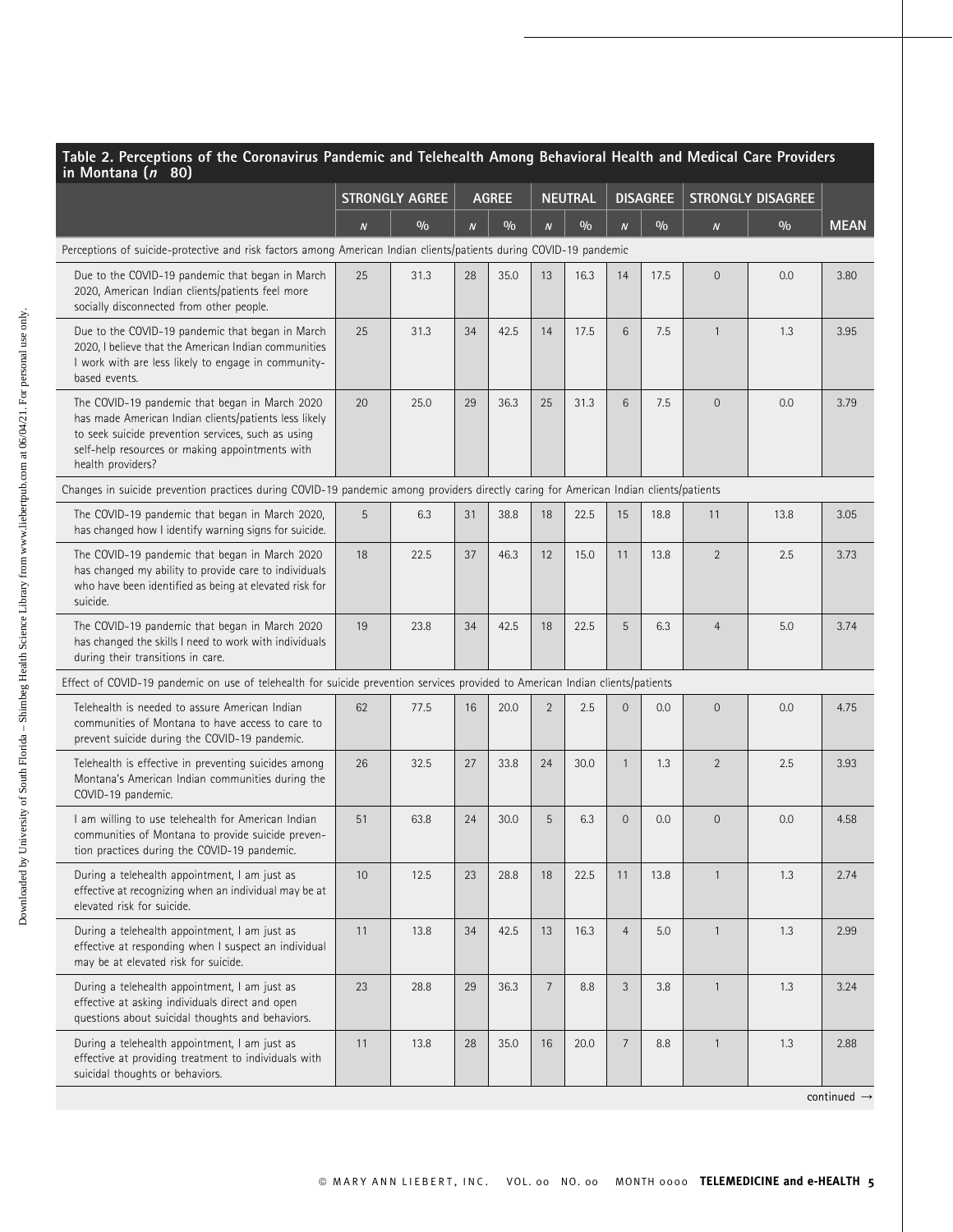| Table 2. Perceptions of the Coronavirus Pandemic and Telehealth Among Behavioral Health and Medical Care Providers<br>in Montana (n 80) continued |                       |      |                  |      |                  |      |                  |      |                          |      |             |
|---------------------------------------------------------------------------------------------------------------------------------------------------|-----------------------|------|------------------|------|------------------|------|------------------|------|--------------------------|------|-------------|
|                                                                                                                                                   | <b>STRONGLY AGREE</b> |      | <b>AGREE</b>     |      | <b>NEUTRAL</b>   |      | <b>DISAGREE</b>  |      | <b>STRONGLY DISAGREE</b> |      |             |
|                                                                                                                                                   | $\boldsymbol{N}$      | 0/0  | $\boldsymbol{N}$ | 0/0  | $\boldsymbol{N}$ | 0/0  | $\boldsymbol{N}$ | 0/0  | $\boldsymbol{N}$         | 0/0  | <b>MEAN</b> |
| During a telehealth appointment, I am just as<br>effective at working with individuals during their<br>transitions in care.                       | $\overline{7}$        | 8.8  | 16               | 20.0 | 27               | 33.8 | 12               | 15.0 | $\mathbf{1}$             | 1.3  | 2.56        |
| I think telehealth is more time consuming than face-<br>to-face visits.                                                                           | 3                     | 3.8  | 13               | 16.3 | 30               | 37.5 | 27               | 33.8 | $\overline{7}$           | 8.8  | 2.73        |
| Telehealth training and skills/capabilities among those who provide suicide prevention services to American Indian clients/patients               |                       |      |                  |      |                  |      |                  |      |                          |      |             |
| I have received training related to providing<br>telehealth services.                                                                             | 13                    | 16.3 | 26               | 32.5 | 14               | 17.5 | 19               | 23.8 | 8                        | 10.0 | 3.21        |
| I have the technology-related skills and capabilities<br>to provide telehealth services.                                                          | 20                    | 25.0 | 41               | 51.3 | 13               | 16.3 | 5                | 6.3  |                          | 1.3  | 3.93        |
| Perceptions of telehealth privacy and security among those who provide suicide prevention services to American Indian clients/patients            |                       |      |                  |      |                  |      |                  |      |                          |      |             |
| I think telehealth assures the privacy for American<br>Indian communities of Montana who are at risk for<br>suicide.                              | 17                    | 21.3 | 24               | 30.0 | 32               | 40.0 | 6                | 7.5  |                          | 1.3  | 3.63        |
| I think telehealth is secure for American Indian<br>communities of Montana who are at risk for suicide.                                           | 18                    | 22.5 | 25               | 31.3 | 33               | 41.3 | 3                | 3.8  |                          | 1.3  | 3.70        |

Table 4 shows results regarding the perceptions of barriers to telehealth. The survey asked respondents to assess barriers to effective telehealth, including their internet speed and telehealth equipment. Respondents were also asked to assess the same barriers for their American Indian clients or patients.

Few respondents perceived that their internet speed (6.3%) or equipment (6.3%) were serious barriers to telehealth. However, about one-third of the respondents reported that their American Indian clients/patients had serious barriers for internet speed (31.3%) and telehealth equipment (36.3%). When

| Table 3. Provider Agreement Training and Skills/Capabilities by Rural-Urban Commuting Area Codes Geographic Areas<br>76)<br>(n) |                  |                       |                  |              |                |                |                  |                 |                  |                          |                  |  |
|---------------------------------------------------------------------------------------------------------------------------------|------------------|-----------------------|------------------|--------------|----------------|----------------|------------------|-----------------|------------------|--------------------------|------------------|--|
|                                                                                                                                 |                  | <b>STRONGLY AGREE</b> |                  | <b>AGREE</b> |                | <b>NEUTRAL</b> |                  | <b>DISAGREE</b> |                  | <b>STRONGLY DISAGREE</b> | <b>TOTAL</b>     |  |
| <b>ROW LABELS</b>                                                                                                               | $\boldsymbol{N}$ | 0/0                   | $\boldsymbol{N}$ | 0/0          | $\overline{N}$ | 0/0            | $\boldsymbol{N}$ | $\frac{0}{0}$   | $\boldsymbol{N}$ | 0/0                      | $\boldsymbol{N}$ |  |
| Telehealth training                                                                                                             |                  |                       |                  |              |                |                |                  |                 |                  |                          |                  |  |
| Metropolitan area $(n=46)$                                                                                                      | 5                | 10.9                  | 14               | 30.4         | 6              | 13             | 15               | 32.6            | 6                | 13.0                     | 46               |  |
| Near metropolitan $(n=5)$                                                                                                       | $\overline{2}$   | 40.0                  | 3                | 60.0         | $\Omega$       | $\Omega$       | $\Omega$         | 0.0             | $\Omega$         | 0.0                      | 5                |  |
| Urban cluster $(n=6)$                                                                                                           | $\overline{1}$   | 16.7                  | $\mathbf{1}$     | 16.7         | $\overline{2}$ | 33             | $\mathbf{1}$     | 16.7            | $\mathbf{1}$     | 16.7                     | 6                |  |
| Small town $(n=12)$                                                                                                             | 3                | 25.0                  | $\overline{4}$   | 33.3         | $\overline{4}$ | 33             | $\mathbf{1}$     | 8.3             | $\overline{0}$   | 0.0                      | 12               |  |
| Remote $(n=5)$                                                                                                                  | $\mathbf{1}$     | 20.0                  | $\mathbf{1}$     | 20.0         | $\overline{2}$ | 40             |                  | 20.0            | $\mathbf 0$      | 0.0                      | 5                |  |
| Telehealth skill/capabilities                                                                                                   |                  |                       |                  |              |                |                |                  |                 |                  |                          |                  |  |
| Metropolitan area $(n=46)$                                                                                                      | 10               | 21.7                  | 25               | 54.3         | 6              | 13.0           | $\overline{4}$   | 8.7             | $\mathbf{1}$     | 2.2                      | 46               |  |
| Near metropolitan $(n=5)$                                                                                                       | 2                | 40.0                  | 3                | 60.0         | $\Omega$       | 0.0            | $\Omega$         | 0.0             | $\overline{0}$   | 0.0                      | 5                |  |
| Urban cluster $(n=6)$                                                                                                           | $\mathbf{1}$     | 16.7                  | $\overline{2}$   | 33.3         | $\overline{2}$ | 33.3           | $\mathbf{1}$     | 16.7            | $\Omega$         | 0.0                      | 6                |  |
| Small town $(n=12)$                                                                                                             | 3                | 25.0                  | 6                | 50.0         | 3              | 25.0           | $\Omega$         | 0.0             | $\overline{0}$   | 0.0                      | 12               |  |
| Remote $(n=5)$                                                                                                                  | $\overline{2}$   | 40.0                  | $\mathbf{1}$     | 20.0         | $\overline{2}$ | 40.0           | $\Omega$         | 0.0             | $\overline{0}$   | 0.0                      | 5                |  |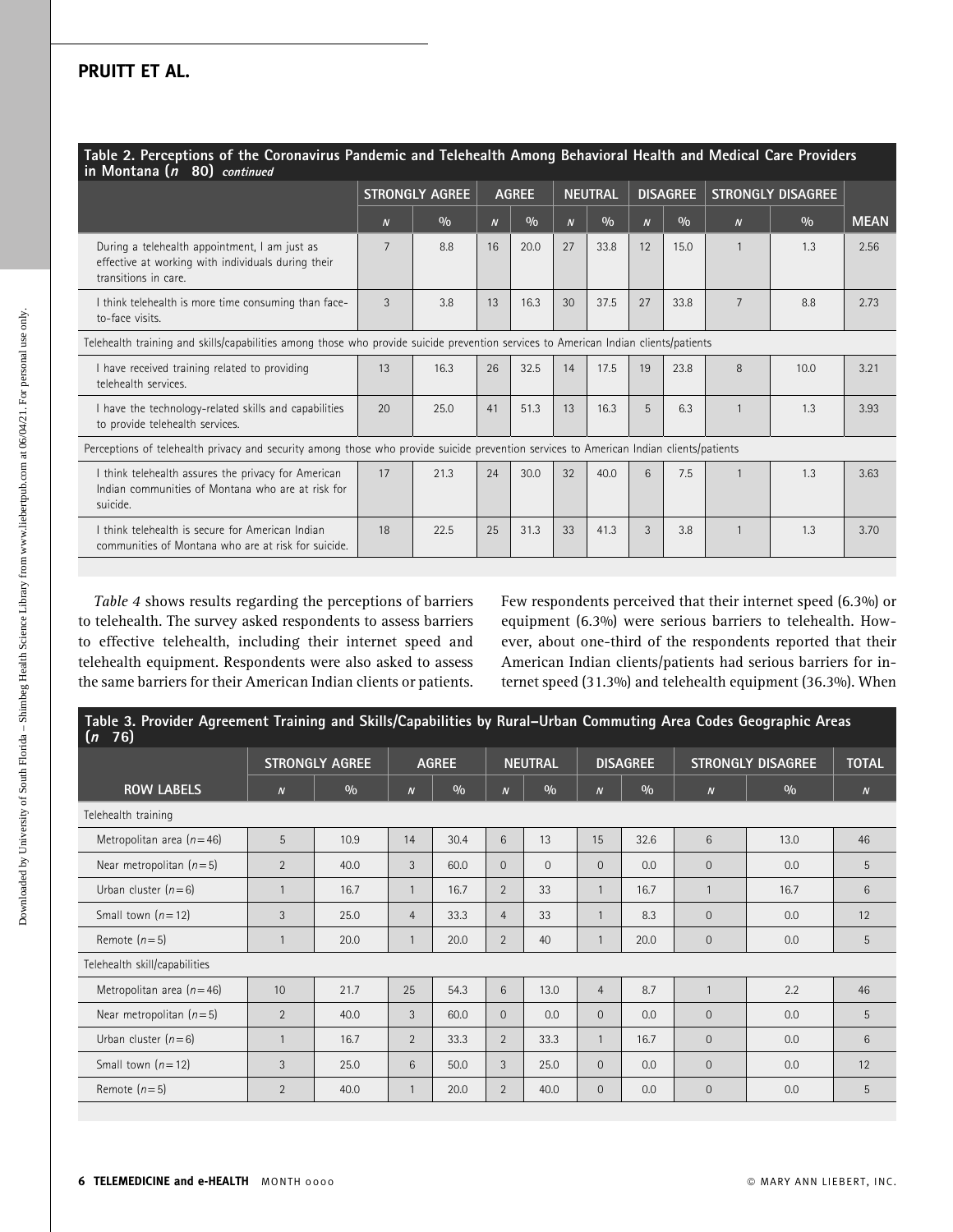### TELEHEALTH FOR SUICIDE PREVENTION DURING COVID-19

| Ē                                    |
|--------------------------------------|
|                                      |
| ł                                    |
|                                      |
|                                      |
| Ì                                    |
|                                      |
| $\overline{\phantom{a}}$             |
| ļ<br>í                               |
|                                      |
| ļ                                    |
| I                                    |
|                                      |
|                                      |
|                                      |
|                                      |
| i                                    |
| i                                    |
| į                                    |
|                                      |
|                                      |
|                                      |
| ł                                    |
|                                      |
|                                      |
|                                      |
|                                      |
|                                      |
|                                      |
|                                      |
|                                      |
|                                      |
|                                      |
|                                      |
|                                      |
| ś                                    |
| ţ                                    |
|                                      |
| ļ                                    |
|                                      |
|                                      |
|                                      |
| ֦                                    |
|                                      |
| $\overline{a}$                       |
| $\overline{\phantom{a}}$             |
| i<br>١                               |
| J                                    |
| l                                    |
|                                      |
|                                      |
| j                                    |
|                                      |
|                                      |
|                                      |
| ļ                                    |
|                                      |
|                                      |
|                                      |
|                                      |
| ;                                    |
|                                      |
| ï                                    |
| $\frac{1}{2}$<br>j                   |
| $\frac{1}{2}$                        |
|                                      |
|                                      |
| l                                    |
| j<br>Í                               |
|                                      |
| lown.<br>$\frac{1}{2}$<br>$\sqrt{2}$ |

| Suicide Prevention (n 80)                                                                                                           |                                |      |                                |      |                                   |      |                                  |      |                      |
|-------------------------------------------------------------------------------------------------------------------------------------|--------------------------------|------|--------------------------------|------|-----------------------------------|------|----------------------------------|------|----------------------|
|                                                                                                                                     | <b>NOT AT ALL</b><br>A BARRIER |      | <b>MINOR</b><br><b>BARRIER</b> |      | <b>MODERATE</b><br><b>BARRIER</b> |      | <b>SERIOUS</b><br><b>BARRIER</b> |      |                      |
|                                                                                                                                     | $\overline{N}$                 | 0/0  | $\boldsymbol{N}$               | 0/0  | $\overline{N}$                    | 0/0  | $\overline{N}$                   | 0/0  | z-SCORE <sup>a</sup> |
| My internet speed is a barrier to using telehealth for suicide<br>prevention practices for Montana's American Indian communities.   | 32                             | 40.0 | 31                             | 38.8 | 12                                | 15.0 | 5                                | 6.3  | $-6.27***$           |
| The internet speed for Montana's American Indian communities<br>is a barrier to using telehealth for suicide prevention practices.  | 5                              | 6.3  | 20                             | 25.0 | 30                                | 37.5 | 25                               | 31.3 |                      |
| My equipment is a barrier to providing effective telehealth for<br>American Indian individuals at risk for suicide.                 | 40                             | 50.0 | 23                             | 28.8 | 12                                | 15.0 | 5                                | 6.3  | $-6.74***$           |
| My American Indian clients'/patients' equipment is a barrier<br>to providing effective telehealth for suicide prevention practices. | 6                              | 7.5  | 17                             | 21.3 | 28                                | 35.0 | 29                               | 36.3 |                      |

Table 4. Perceptions of Barriers to Telehealth Among Behavioral Health and Medical Care Provider Respondents Providing

<sup>a</sup>The Mann-Whitney U tests calculated z-scores.

\*\*\*  $<$  0.001.

comparing the items statistically, there were significant differences between how respondents report their internet speed and equipment as barriers compared with how they perceived their American Indian clients' and patients' internet speed ( $p$  < 0.001) and equipment as barriers ( $p$  < 0.001), respectively.

### **Discussion**

This survey indicates that Montana-based behavioral health and medical care providers perceive American Indian communities to have increased risk factors for suicide since the coronavirus pandemic began, as measured by perceptions of more social disconnection, fewer community events, and reduced access to suicide prevention services. These pandemic conditions are particularly problematic for behavioral health and medical care providers for whom best practices dictate that they focus on the strengths of American Indian communities, including connectedness with family, spirituality, environment, and community, as an approach to reduce suicide risk. $30-37$  In response to this increased risk, this study found that respondents are willing to provide suicide prevention services through telehealth, consistent with other studies regarding telehealth during the pandemic.<sup>11,15</sup> Older generations are just as willing to use telehealth during the pandemic, contrary to the resistance sometimes found among Baby [Boomers.](https://Boomers.26)<sup>26</sup>

Among those surveyed who use telehealth, most reported that they thought telehealth was effective in preventing suicides among American Indian communities in Montana during the COVID-19 pandemic. This survey also found that providers perceive suicide prevention services through telehealth as effective as face-to-face care (e.g., asking individuals direct and open questions and responding to those at risk for suicide), whereas providers viewed other tasks more ambivalently (e.g., transitions in care). This variation on the relative effectiveness of telehealth compared with face-toface care delivery has been reported in other studies.<sup>18,19,38</sup>

Furthermore, the survey results demonstrated providers' varied perceptions of the efficiency of telehealth compared with face-to-face visits, consistent with recent research regarding telehealth during the [pandemic.](https://pandemic.15)<sup>15</sup> While the pandemic changed how respondents provided suicide prevention services, a large majority of subjects disagree, or remain undecided, as to whether ''telehealth is more time consuming than face-to-face visits."<sup>15</sup>

Earlier research highlights provider challenges with inter net speed and telehealth equipment usability and costs.<sup>16,19</sup> Although Lin et al. found that internet speed was not a barrier to telehealth for providers in rural health centers, our results of Montana-based providers show that over 75% perceive internet speed and equipment as not at all a barrier or a minor barrier to [telehealth.](https://telehealth.18)<sup>18</sup> Also, few respondents reported concerns about privacy and security of telehealth, a barrier to telehealth identified and expressed in other [research.](https://research.19)<sup>19</sup>

However, almost a third of respondents reported that they were never able to bill to insurance for suicide prevention practices provided through telehealth, echoing an uncertainty about telehealth reimbursement reported in other research.<sup>11,19</sup> While payment and legal structures have evolved in response to the pandemic, telehealth payments have not yet achieved parity with face-to-face visits.<sup>39,40</sup>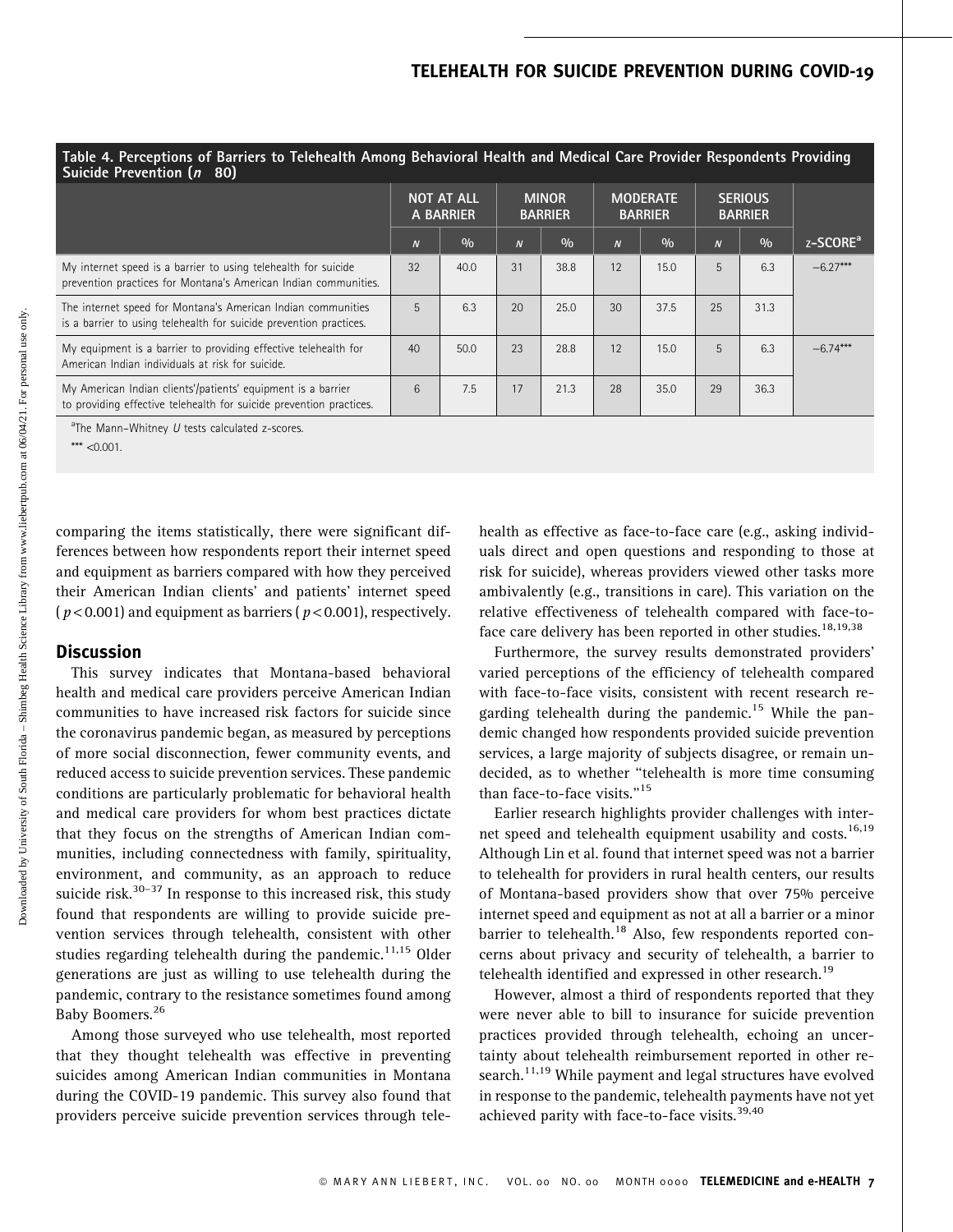This study hypothesized that RUCA-categorized metropolitan and near-metropolitan area providers' perceptions of telehealth use during the pandemic, telehealth training, telehealth skills, internet speed, and telehealth equipment would be different from those in nonmetro areas (urban cluster, small town, and remote). However, the statistical analysis failed to find differences in provider responses by geography, differing from Lin et al. who found that community health centers in rural locations were more likely to use [telehealth.](https://telehealth.18)<sup>18</sup>

However, this survey shows significant disparities in telehealth access between providers and the American Indian communities they serve, limiting the potential to prevent suicides during the pandemic and underscoring the need to address telehealth technologies as an important public health [issue.](https://issue.21) $^{21}$  Investments in broadband internet access and telehealth equipment for at-risk American Indians could improve access to needed care and prevent suicides, even after the pandemic ends. $10$ 

The generalizability of the study should be carefully considered under the light of several limitations, most importantly the selection bias associated with the convenience sampling methodology. In addition, the small sample size and the low response rate  $($ <36%) may limit the generalizability of the results. Although true of most surveys, the possible nonresponse error may influence the study results. Also, these results represent the first application of the web-based survey instrument, so no established reliability statistics confirmed that the questions would evoke consistent responses. Finally, the survey did not address client/patient perspectives on telehealth during the pandemic, so evidence about the relative difference in barriers between the providers and clients/patients is from the providers' perspectives only.

### Conclusion

According to these survey results, suicide risk among American Indian communities may have increased since the coronavirus pandemic began. Fortunately, the surveyed behavioral health and medical care providers reported increasing use of telehealth for suicide prevention care. Many providers used telehealth for the first time during the coronavirus pandemic, and most report a willingness to adapt to how they care for American Indians at risk for suicide.

The survey highlights opportunities to improve access to suicide prevention services by addressing perceived disparities in internet speed and telehealth equipment among American Indian communities. Investments in broadband internet access and telehealth equipment for American Indians at risk for suicide could improve access to needed care. Nevertheless, any suicide prevention program for American

Indian communities, including investments in telehealth technologies, should use a strength-based approach to create culturally competent programs.<sup>34</sup> Any program aimed at increasing telehealth use for American Indian communities should first assess the perceptions of telehealth, technology barriers, and the overall needs and preferences among American Indian communities.

In addition, telehealth training on certain aspects of suicide prevention, such as recognizing when an individual may be at elevated risk for suicide and supporting transitions of care through the health system, could make suicide prevention services more effective. Also, targeted training for older generations of medical care and behavioral health providers, who may be skeptical of the effectiveness of telehealth, may improve quality and access to care for suicide prevention services.

Continued expansion of telehealth for suicide prevention viewed by respondents as needed during the pandemic, comparably time-efficient as face-to-face visits, and mostly effective for suicide prevention practices—could be an opportunity to improve access for American Indians in rural or Tribal lands where travel distance and a shortage of behavioral health providers will continue to be access to care barriers, even after the pandemic ends.

### Disclosure Statement

No competing financial interests exist.

### Funding Information

SAHMSA/Montana Department of Public Health and Human Services Grant #M63061.

### Supplementary Material

Supplementary Appendix

### **REFERENCES**

- 1. Reger MA, Stanley IH, Joiner TE. Suicide mortality and coronavirus disease 2019—A perfect storm? JAMA Psychiatry 2020;77:1093.
- Centers for Disease Control and Prevention. How to protect yourself & others. COVID-19. Published February 4, 2021. Available at [https://www.cdc.gov/](https://www.cdc.gov/coronavirus/2019-ncov/prevent-getting-sick/prevention.html) [coronavirus/2019-ncov/prevent-getting-sick/prevention.html](https://www.cdc.gov/coronavirus/2019-ncov/prevent-getting-sick/prevention.html) (last accessed February 9, 2021).
- 3. Rosston K. Suicide in Montana: Facts, figures, and formulas for prevention. Montana Department of Public Health & Human Services, 2018. Available at <https://dphhs.mt.gov/Portals/85/suicideprevention/SuicideinMontana.pdf> (last accessed December 21, 2020).
- Curtin SC. Suicide rates for females and males by race and ethnicity: United States, 1999 and 2017. National Center for Health Statistics, Hyattsville, Maryland, 2019:6.
- 5. Leavitt RA, Ertl A, Sheats K, Petrosky E, Ivey-Stephenson A, Fowler KA. Suicides among American Indian/Alaska Natives—National violent death reporting system, 18 states, 2003–2014. MMWR Morb Mortal Wkly Rep 2018;67: 237–242.